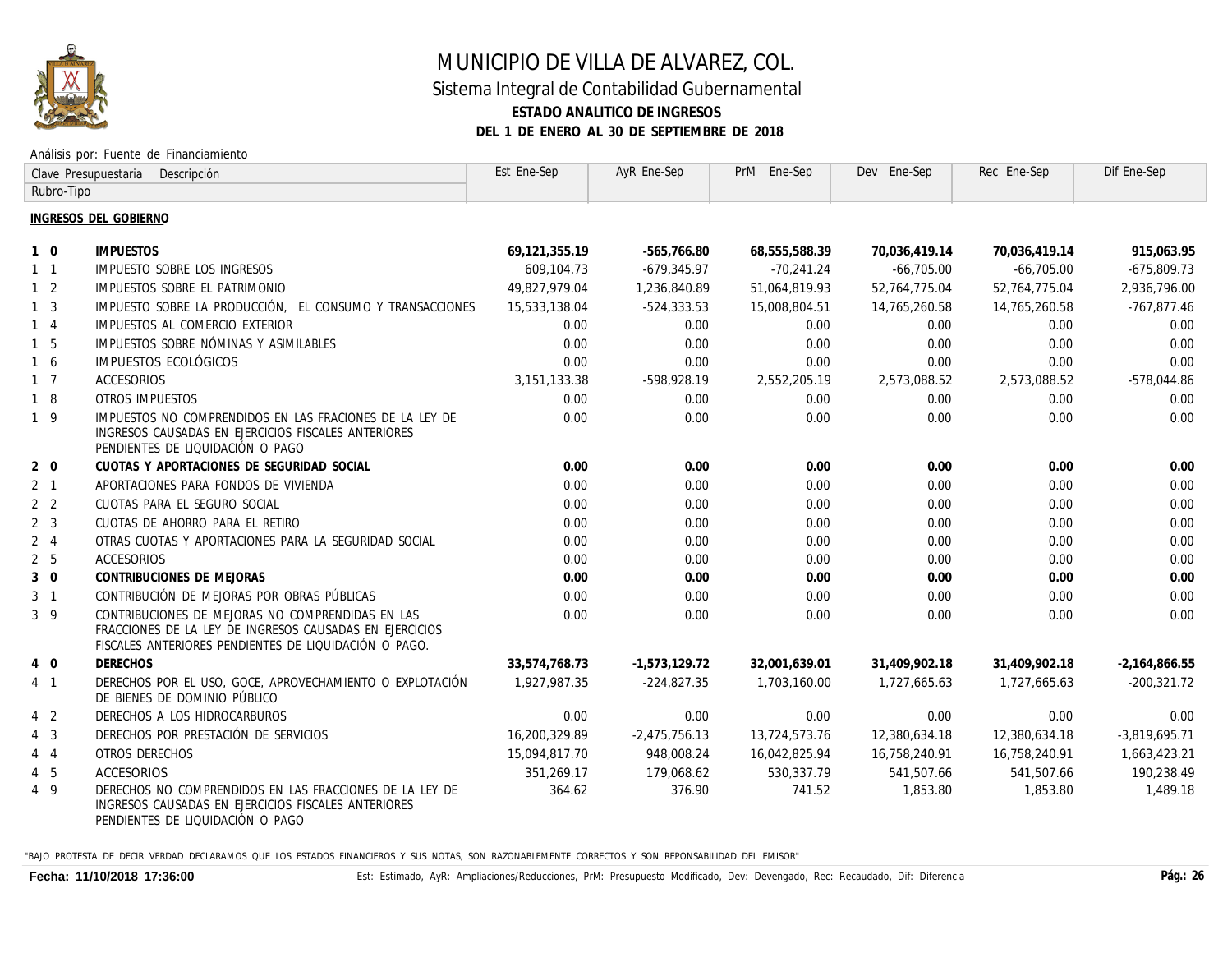

## MUNICIPIO DE VILLA DE ALVAREZ, COL.

### Sistema Integral de Contabilidad Gubernamental **ESTADO ANALITICO DE INGRESOS**

**DEL 1 DE ENERO AL 30 DE SEPTIEMBRE DE 2018**

Análisis por: Fuente de Financiamiento

| Clave Presupuestaria<br>Descripción |                                                                                                                                                            | Est Ene-Sep      | AyR Ene-Sep   | PrM Ene-Sep    | Dev Ene-Sep    | Rec Ene-Sep    | Dif Ene-Sep      |
|-------------------------------------|------------------------------------------------------------------------------------------------------------------------------------------------------------|------------------|---------------|----------------|----------------|----------------|------------------|
| Rubro-Tipo                          |                                                                                                                                                            |                  |               |                |                |                |                  |
| $5\quad0$                           | PRODUCTOS DE TIPO CORRIENTE                                                                                                                                | 762,018.91       | 561,136.40    | 1,323,155.31   | 1,635,625.40   | 1,635,625.40   | 873,606.49       |
| 5 <sub>1</sub>                      | PRODUCTOS DE TIPO CORRIENTE                                                                                                                                | 762,018.91       | 561,136.40    | 1,323,155.31   | 1,635,625.40   | 1,635,625.40   | 873,606.49       |
| 5 <sub>2</sub>                      | PRODUCTOS DE CAPITAL                                                                                                                                       | 0.00             | 0.00          | 0.00           | 0.00           | 0.00           | 0.00             |
| 5 9                                 | PRODUCTOS NO COMPRENDIDOS EN LAS FRACCIONES DE LA LEY DE<br>INGRESOS CAUSADAS EN EJERCICIOS FISCALES ANTERIORES<br>PENDIENTES DE LIQUIDACIÓN O PAGO        | 0.00             | 0.00          | 0.00           | 0.00           | 0.00           | 0.00             |
| 6 0                                 | APROVECHAMIENTOS DE TIPO CORRIENTE                                                                                                                         | 4,336,703.81     | $-139,956.97$ | 4,196,746.84   | 4,326,206.90   | 4,326,206.90   | $-10,496.91$     |
| 6 1                                 | APROVECHAMIENTOS DE TIPO CORRIENTE                                                                                                                         | 4,336,703.81     | -139,956,97   | 4,196,746.84   | 4,326,206.90   | 4,326,206.90   | -10,496.91       |
| 6 <sub>2</sub>                      | APROVECHAMIENTO DE CAPITAL                                                                                                                                 | 0.00             | 0.00          | 0.00           | 0.00           | 0.00           | 0.00             |
| 6 9                                 | APROVECHAMIENTOS NO COMPRENDIDOS EN LAS FRACCIONES DE LA<br>LEY DE INGRESOS CAUSADAS EN EJERCICIOS FISCALES ANTERIORES<br>PENDIENTES DE LIQUIDACIÓN O PAGO | 0.00             | 0.00          | 0.00           | 0.00           | 0.00           | 0.00             |
| $7\quad0$                           | INGRESOS POR VENTA DE BIENES Y SERVICIOS                                                                                                                   | 0.00             | 0.00          | 0.00           | 0.00           | 0.00           | 0.00             |
| 7 <sub>1</sub>                      | INGRESOS POR VENTA DE BIENES Y SERVICIOS DE ORGANISMOS<br>DESCENTRALIZADOS                                                                                 | 0.00             | 0.00          | 0.00           | 0.00           | 0.00           | 0.00             |
| 7 <sup>2</sup>                      | INGRESOS DE OPERACIÓN DE ENTIDADES PARAESTATALES<br>EMPRESARIALES                                                                                          | 0.00             | 0.00          | 0.00           | 0.00           | 0.00           | 0.00             |
| 7 3                                 | INGRESOS POR VENTA DE BIENES Y SERVICIOS PRODUCIDOS EN<br>ESTABLECIMIENTOS DEL GOBIERNO CENTRAL                                                            | 0.00             | 0.00          | 0.00           | 0.00           | 0.00           | 0.00             |
| 8 0                                 | PARTICIPACIONES Y APORTACIONES.                                                                                                                            | 201,004,688.25   | 28,123,227.17 | 229,127,915.42 | 230,547,264.44 | 230,547,264.44 | 29,542,576.19    |
| 8 <sup>1</sup>                      | PARTICIPACIONES                                                                                                                                            | 129, 140, 774.01 | 14,350,201.34 | 143,490,975.35 | 145,289,185.06 | 145,289,185.06 | 16,148,411.05    |
| 8 <sup>2</sup>                      | APORTACIONES                                                                                                                                               | 71,863,914.24    | 2,561,420.45  | 74,425,334.69  | 74,040,792.00  | 74,040,792.00  | 2,176,877.76     |
| 8 3                                 | <b>CONVENIOS</b>                                                                                                                                           | 0.00             | 11,211,605.38 | 11,211,605.38  | 11,217,287.38  | 11,217,287.38  | 11,217,287.38    |
| 9 0                                 | TRANSFERENCIAS, ASIGNACIONES, SUBSIDIOS Y OTRAS AYUDAS                                                                                                     | 0.00             | 0.00          | 0.00           | 0.00           | 0.00           | 0.00             |
| 9 1                                 | TRANSFERENCIAS INTERNAS Y ASIGNACIONES AL SECTOR PÚBLICO                                                                                                   | 0.00             | 0.00          | 0.00           | 0.00           | 0.00           | 0.00             |
| 9 2                                 | TRANSFERENCIAS AL RESTO DEL SECTOR PÚBLICO                                                                                                                 | 0.00             | 0.00          | 0.00           | 0.00           | 0.00           | 0.00             |
| 9 3                                 | SUBSIDIOS Y SUBVENCIONES                                                                                                                                   | 0.00             | 0.00          | 0.00           | 0.00           | 0.00           | 0.00             |
| 9 4                                 | AYUDAS SOCIALES                                                                                                                                            | 0.00             | 0.00          | 0.00           | 0.00           | 0.00           | 0.00             |
| 9 5                                 | PENSIONES Y JUBILACIONES                                                                                                                                   | 0.00             | 0.00          | 0.00           | 0.00           | 0.00           | 0.00             |
| 9 6                                 | TRANSFERENCIAS A FIDEICOMISOS, MANDATOS Y ANÁLOGOS                                                                                                         | 0.00             | 0.00          | 0.00           | 0.00           | 0.00           | 0.00             |
| 100                                 | INGRESOS DERIVADOS DE FINANCIAMIENTOS                                                                                                                      | 0.00             | 0.00          | 0.00           | 0.00           | 0.00           | 0.00             |
| 10 <sub>1</sub>                     | ENDEUDAMIENTO INTERNO                                                                                                                                      | 0.00             | 0.00          | 0.00           | 0.00           | 0.00           | 0.00             |
| 10 <sub>2</sub>                     | ENDEUDAMIENTO EXTERNO                                                                                                                                      | 0.00             | 0.00          | 0.00           | 0.00           | 0.00           | 0.00             |
|                                     | SUBTOTAL:                                                                                                                                                  | 308.799.534.89   | 26,405,510.08 | 335,205,044.97 | 337,955,418.06 | 337,955,418.06 | 29, 155, 883. 17 |

"BAJO PROTESTA DE DECIR VERDAD DECLARAMOS QUE LOS ESTADOS FINANCIEROS Y SUS NOTAS, SON RAZONABLEMENTE CORRECTOS Y SON REPONSABILIDAD DEL EMISOR"